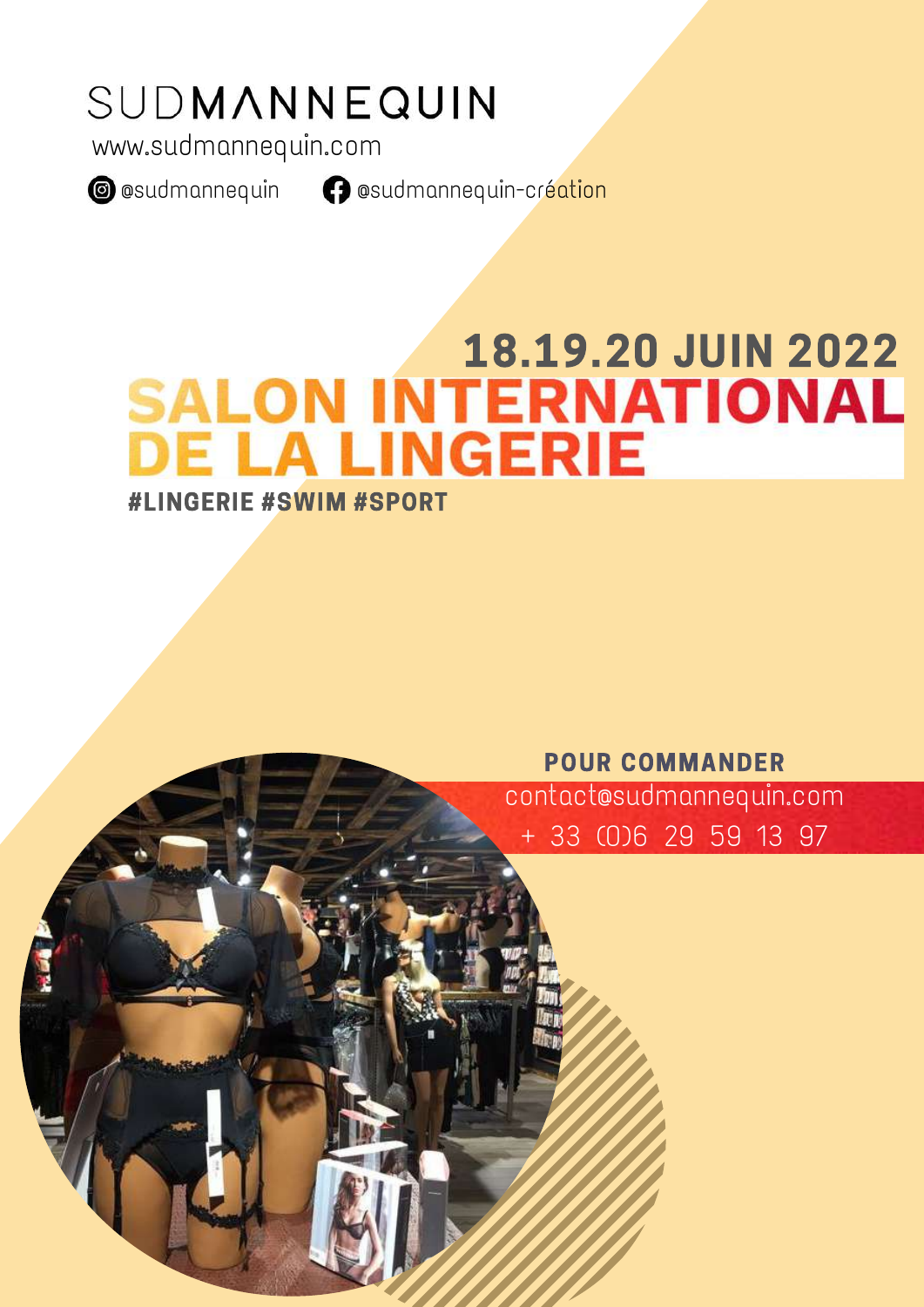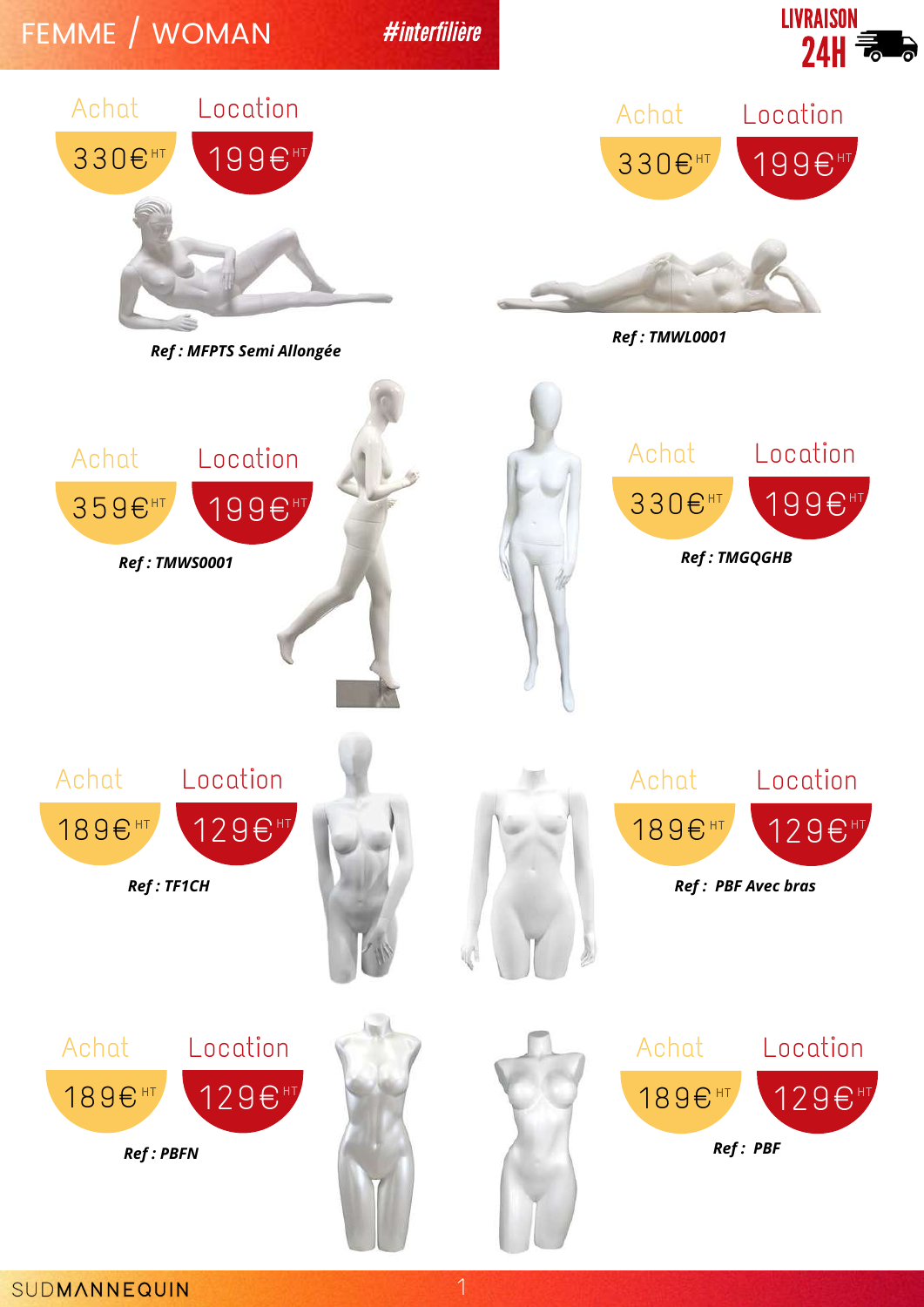#### FEMME / WOMAN



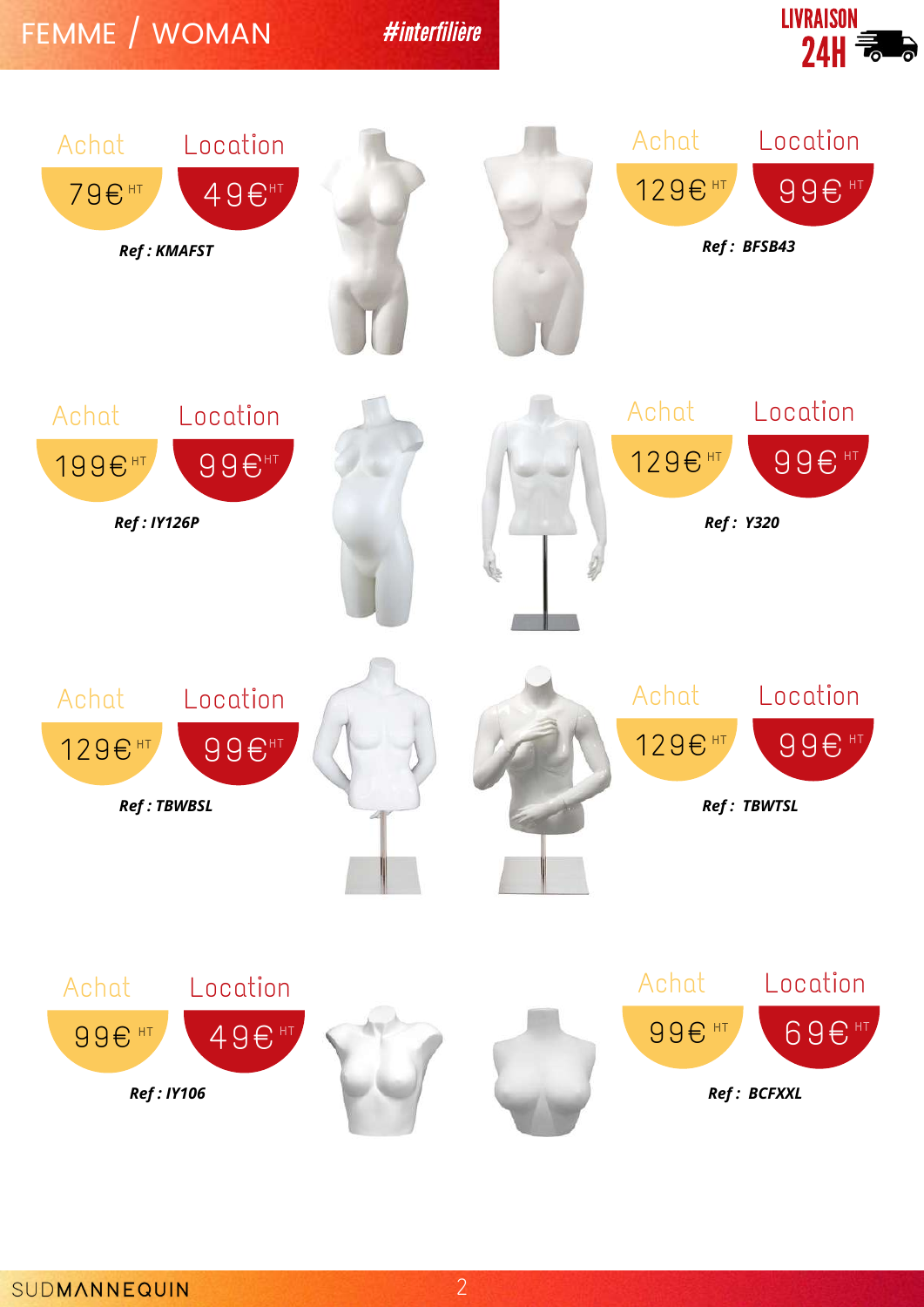FEMME / WOMAN







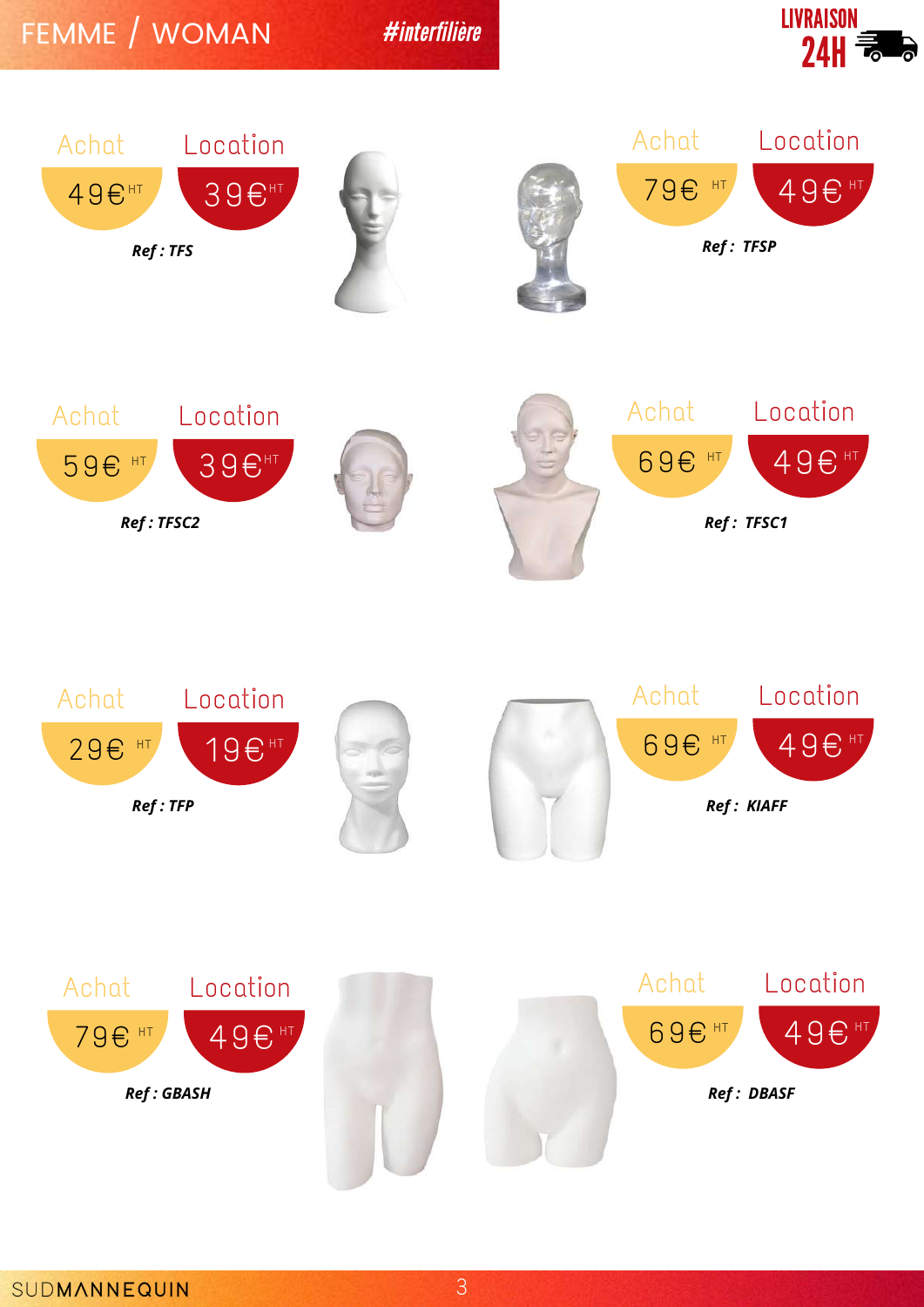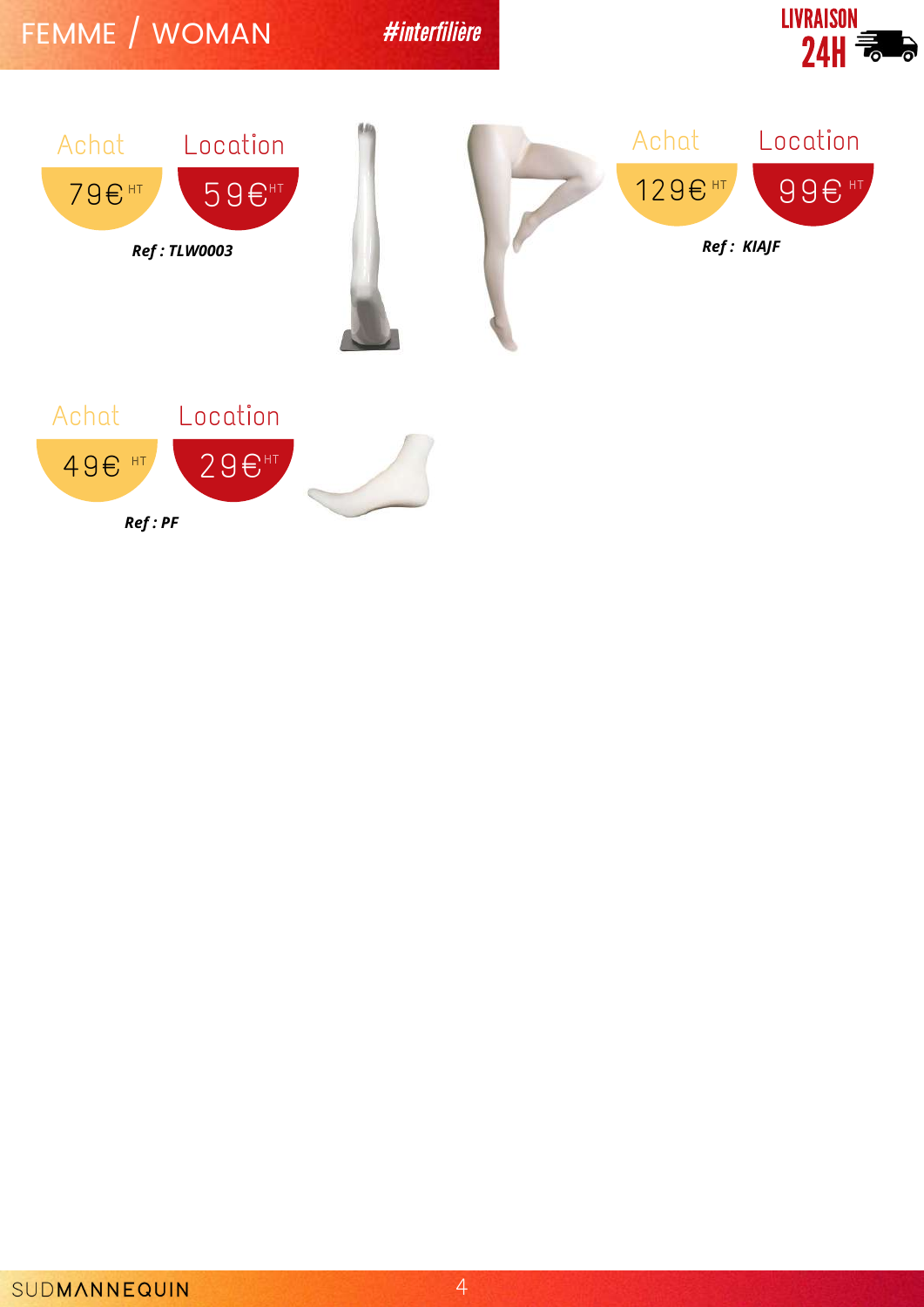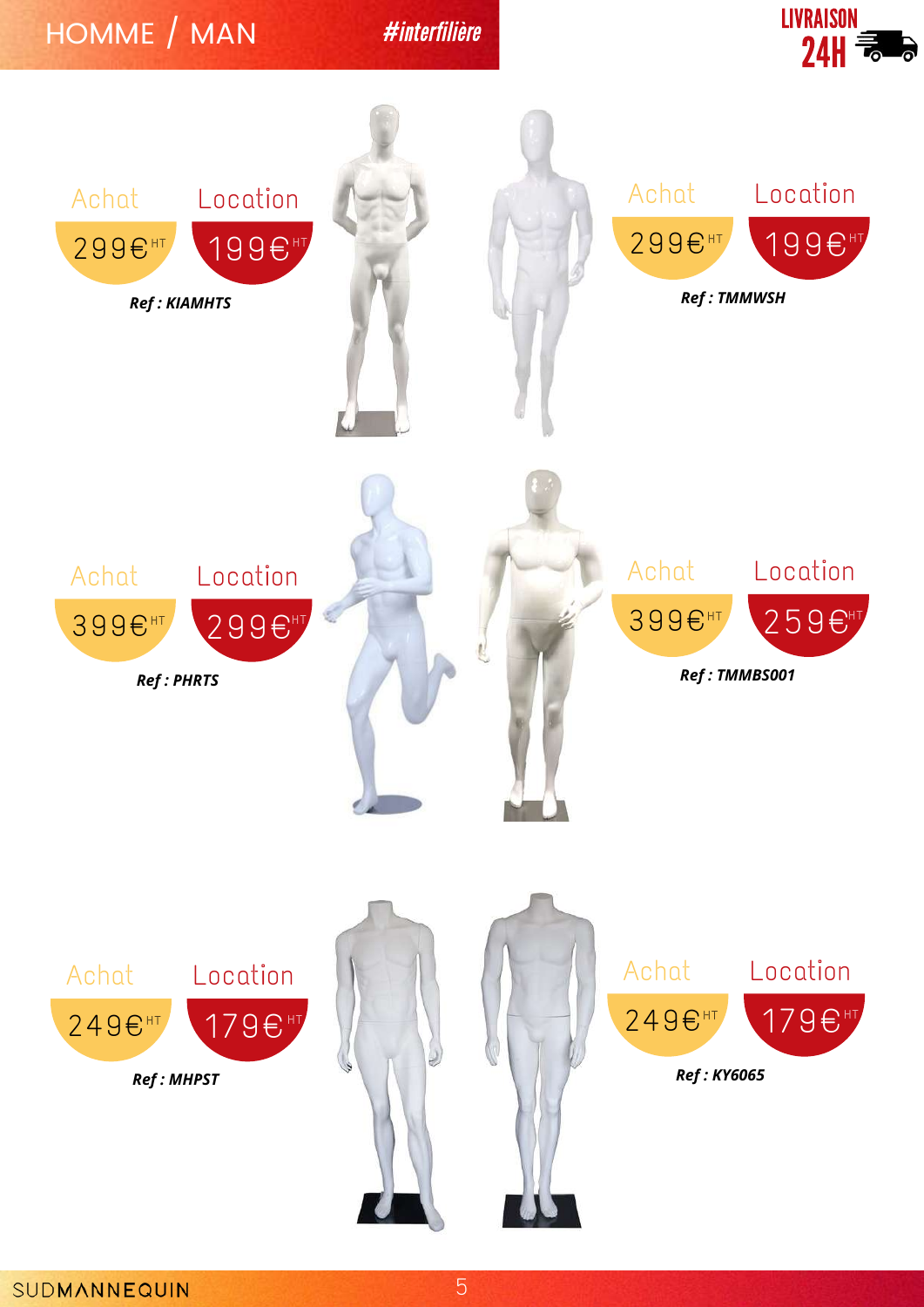### HOMME / MAN



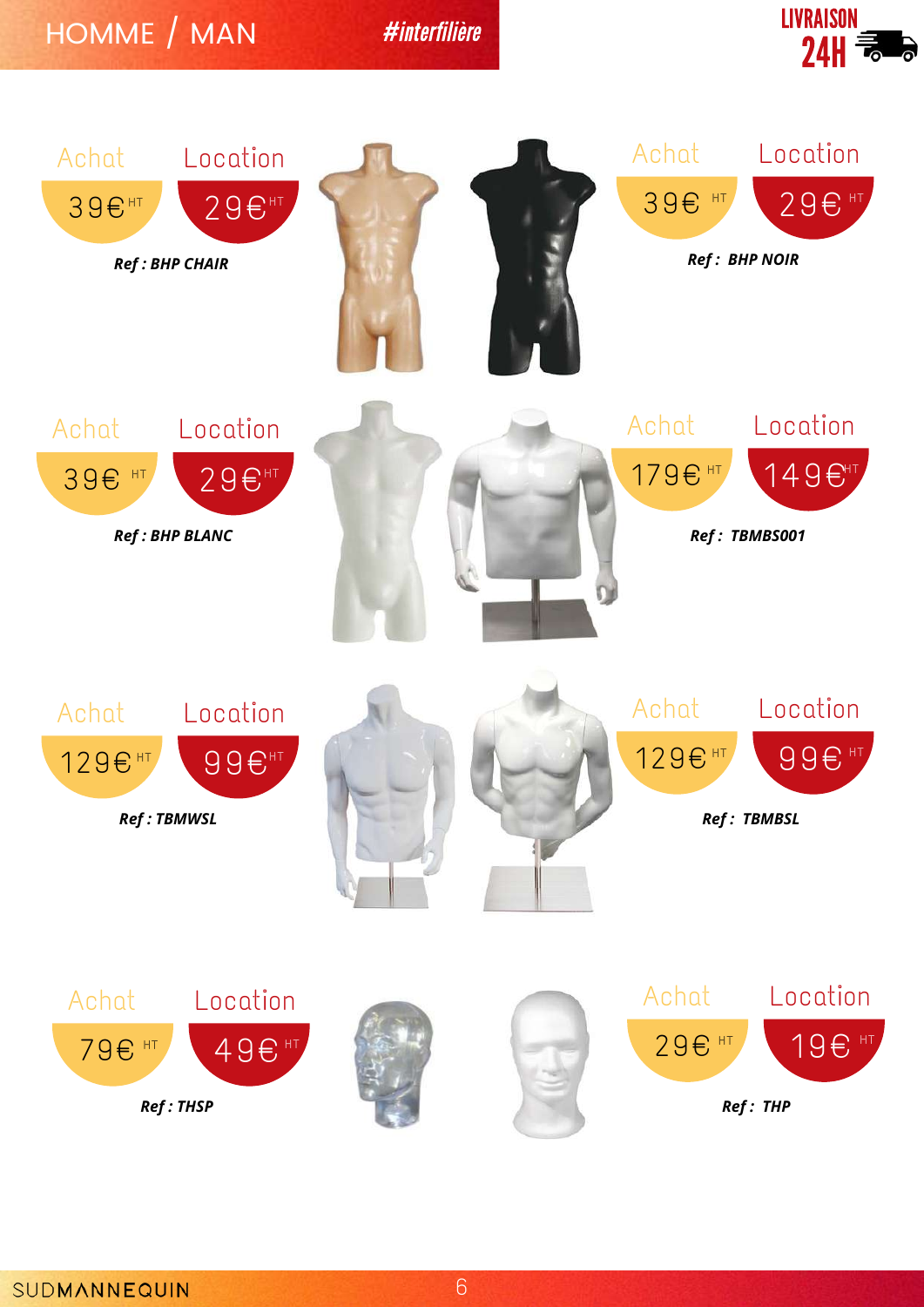

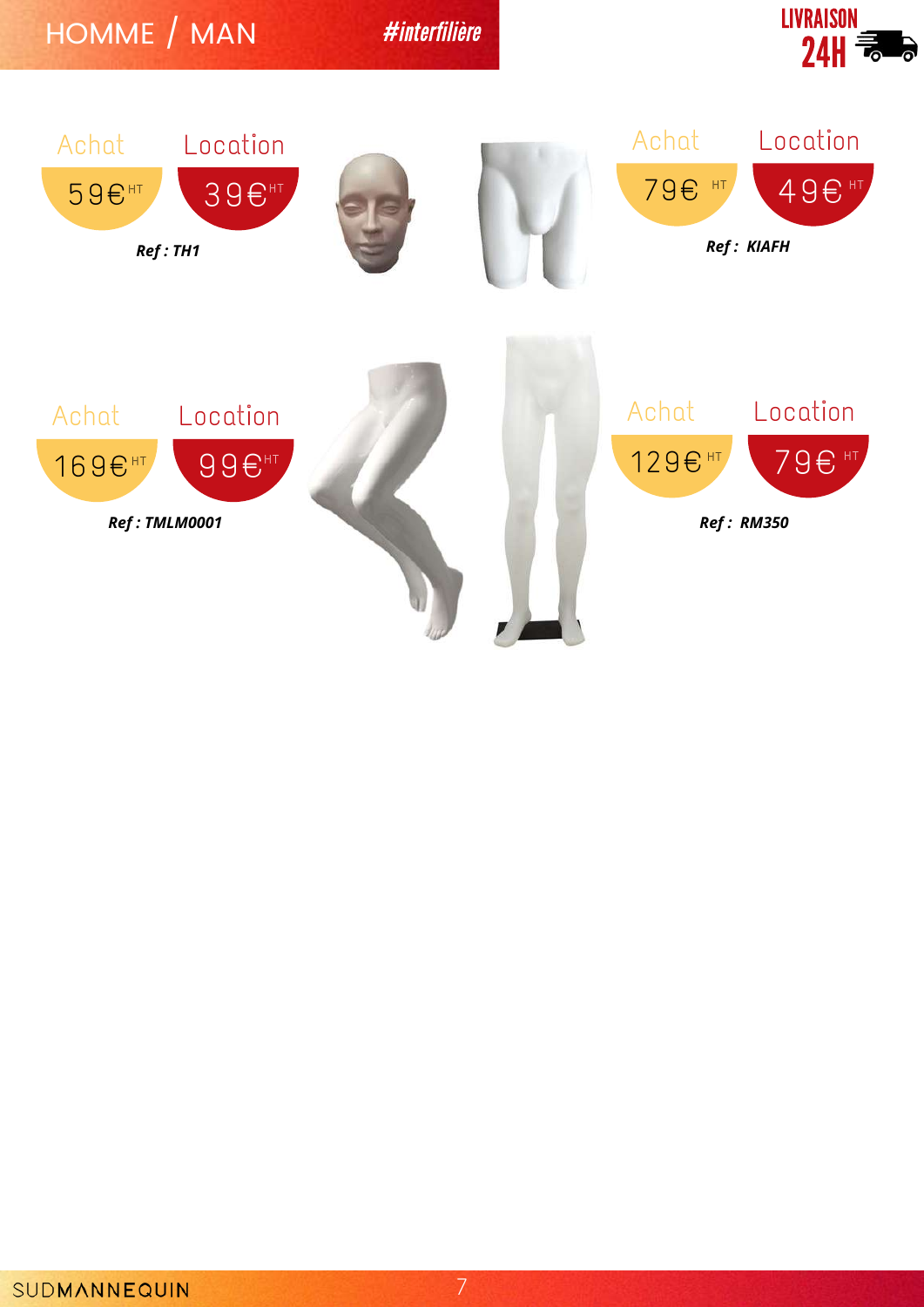# ENFANT / CHILD





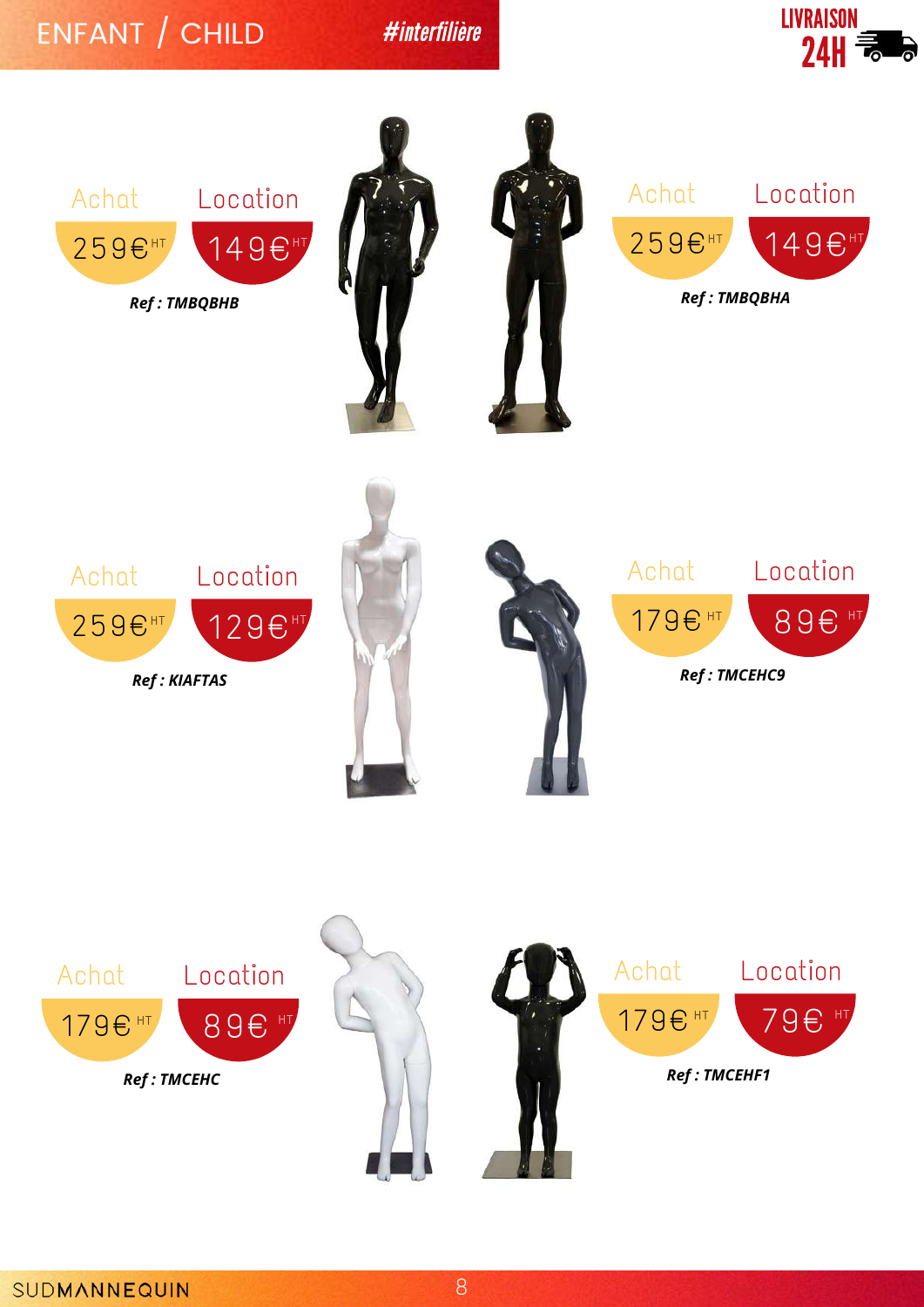# ENFANT / CHILD



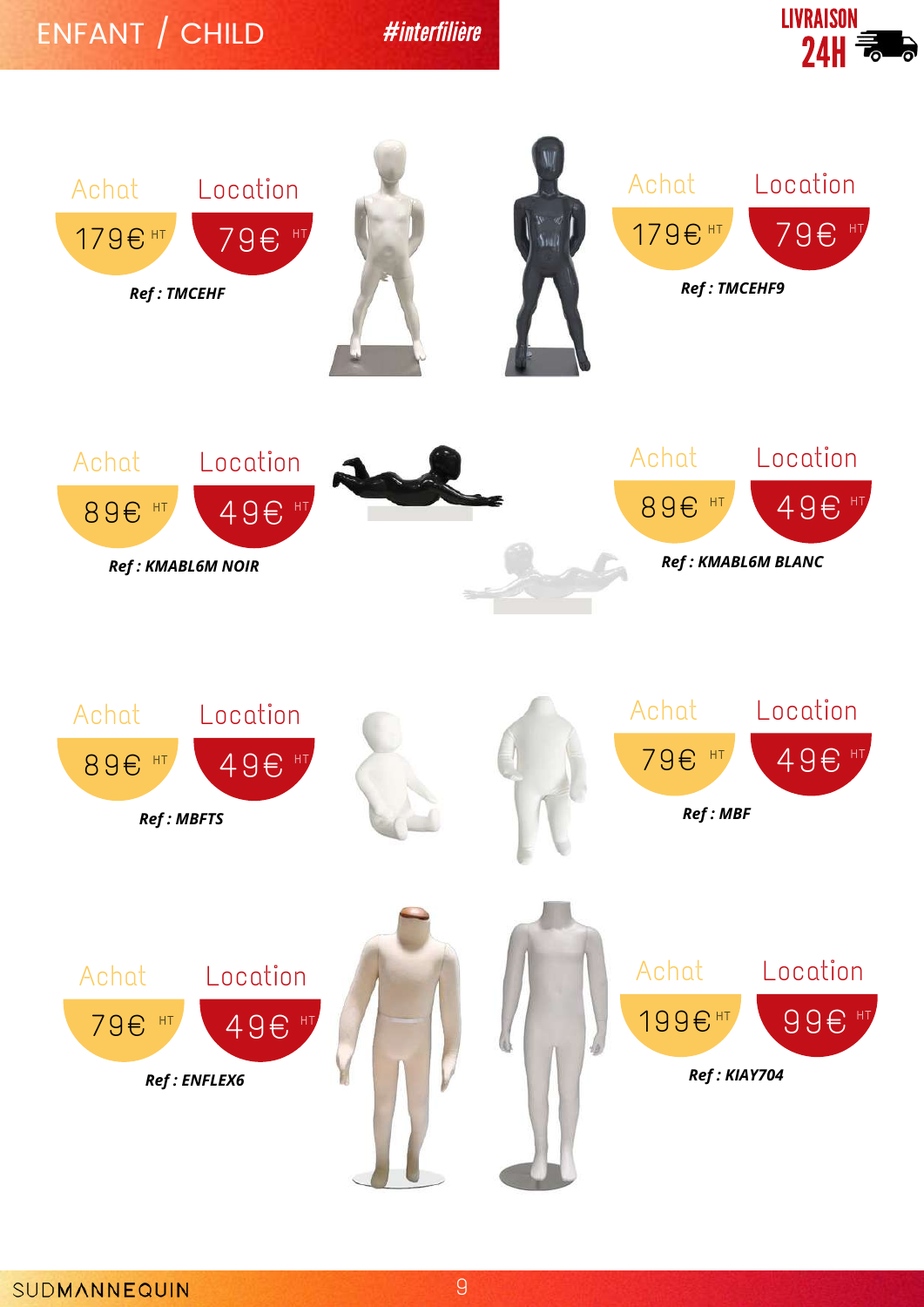## ENFANT / CHILD